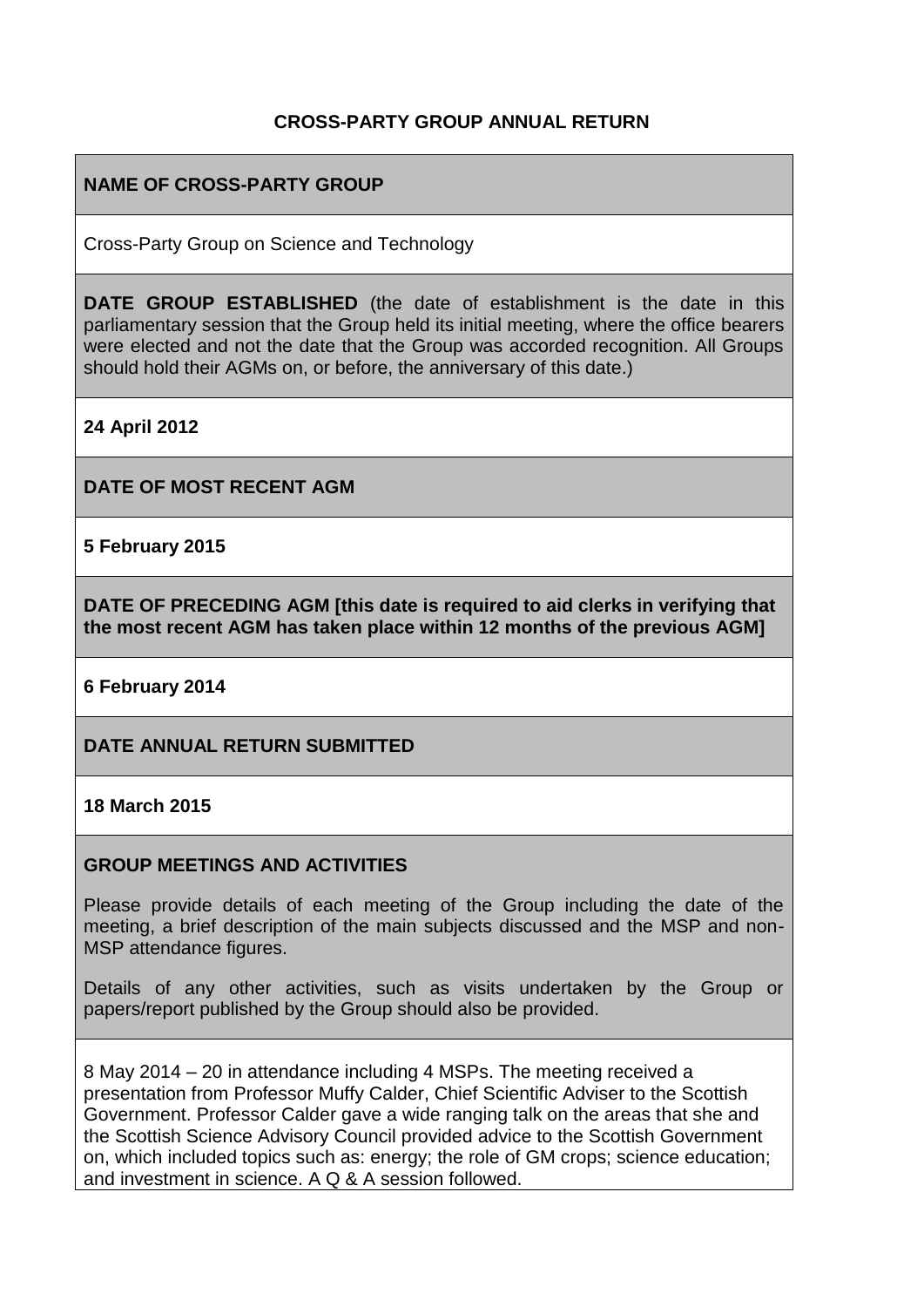12 November 2014 – Three members of the Cross Party Group took part in a debate at the annual Science and the Parliament event held at Our Dynamic Earth and hosted by the Royal Society of Chemistry. Other members of the Group attend the event in the course of the day.

28 January 2015 – Nine people attended a presentation by Ronnie Palin of Skills Development Scotland, including one MSP. A presentation was given on the work of Skills Development Scotland in developing skills in the chemical sciences sector, which is the second largest exporting industry in Scotland. It had been intended for this to also be the AGM of the Group, however as only one MSP was present this was not possible, so a meeting to deal with AGM business only was arranged to follow.

5 February 2015 – Seven attended, including six MSPs to deal with AGM business. The office bearer positions were filled and the Group considered topics for the year ahead. It was agreed that there should be a meeting in May on the topic of fracking, considering all aspects of the topic.

## **MSP MEMBERS OF THE GROUP**

Please provide names and party designation of all MSP members of the Group.

Elaine Murray (Labour)

Claire Adamson (SNP)

Liam McArthur (Liberal Democrat)

Iain Gray (Labour)

Patrick Harvie (Green)

Nanette Milne (Conservative)

Nigel Don (SNP)

Drew Smith (Labour)

#### **NON-MSP MEMBERS OF THE GROUP**

For organisational members please provide only the name of the organisation, it is not necessary to provide the name(s) of individuals who may represent the organisation at meetings of the Group.

| <b>Individuals</b> |                                                                                                               |
|--------------------|---------------------------------------------------------------------------------------------------------------|
| Organisations      | Royal Society of Edinburgh<br><b>Royal Society of Chemistry</b><br>Institute of Physics<br>Society of Biology |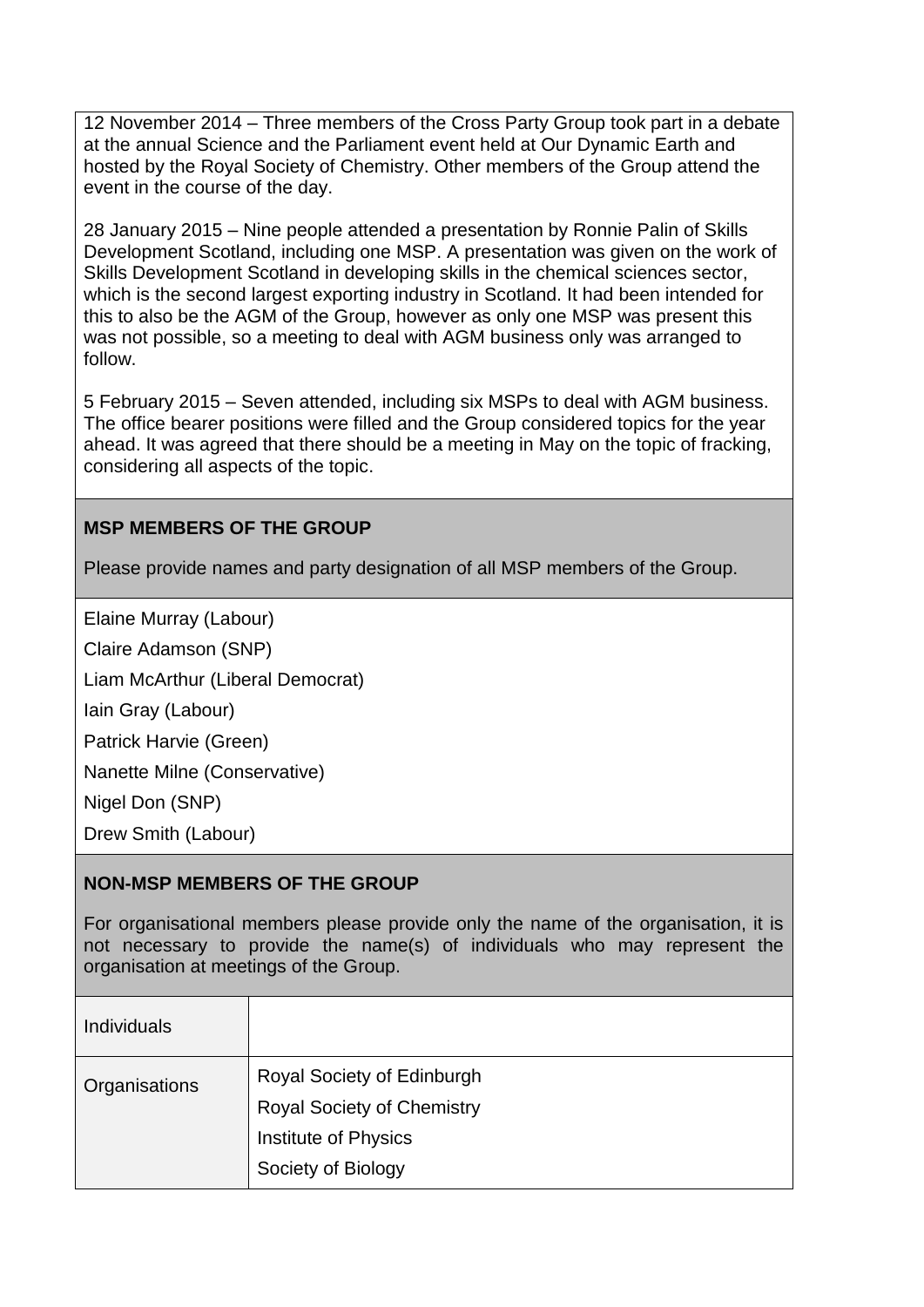| <b>Universities Scotland</b>               |
|--------------------------------------------|
| Scottish Resource Centre for Women in STEM |
| <b>Association for Science Education</b>   |
| University of Edinburgh                    |
| <b>SSERC</b>                               |
| Selex Galileo                              |
| University of Glasgow                      |
| Cogent                                     |

# **GROUP OFFICE BEARERS**

Please provide names for all office bearers. The minimum requirement is that two of the office bearers are MSPs and one of these is Convener – beyond this it is a matter for the Group to decide upon the office bearers it wishes to have. It is permissible to have more than one individual elected to each office, for example, coconveners or multiple deputy conveners.

| Convener               | Elaine Murray and Claire Adamson                                            |
|------------------------|-----------------------------------------------------------------------------|
| <b>Deputy Convener</b> | Liam McArthur and Iain Gray                                                 |
| Secretary              | Bristow Muldoon (Royal Society of Edinburgh & Royal Society<br>of Chemistry |
| Treasurer              |                                                                             |

## **FINANCIAL BENEFITS OR OTHER BENEFITS RECEIVED BY THE GROUP**

Please provide details of any financial or material benefit(s) received from a single source in a calendar year which has a value, either singly or cumulatively, of more than £500. This includes donations, gifts, hospitality or visits and material assistance such as secretariat support.

Details of material support should include the name of the individual providing support, the value of this support over the year, an estimate of the time spent providing this support and the name of the organisation that this individual is employed by / affiliated to in providing this support.

Groups should provide details of the date on which the benefit was received, the value of the benefit and a brief description of the benefit.

The Group received catering support of under £250 from the Royal Society of Edinburgh and the Royal Society of Chemistry. Secretarial support was also